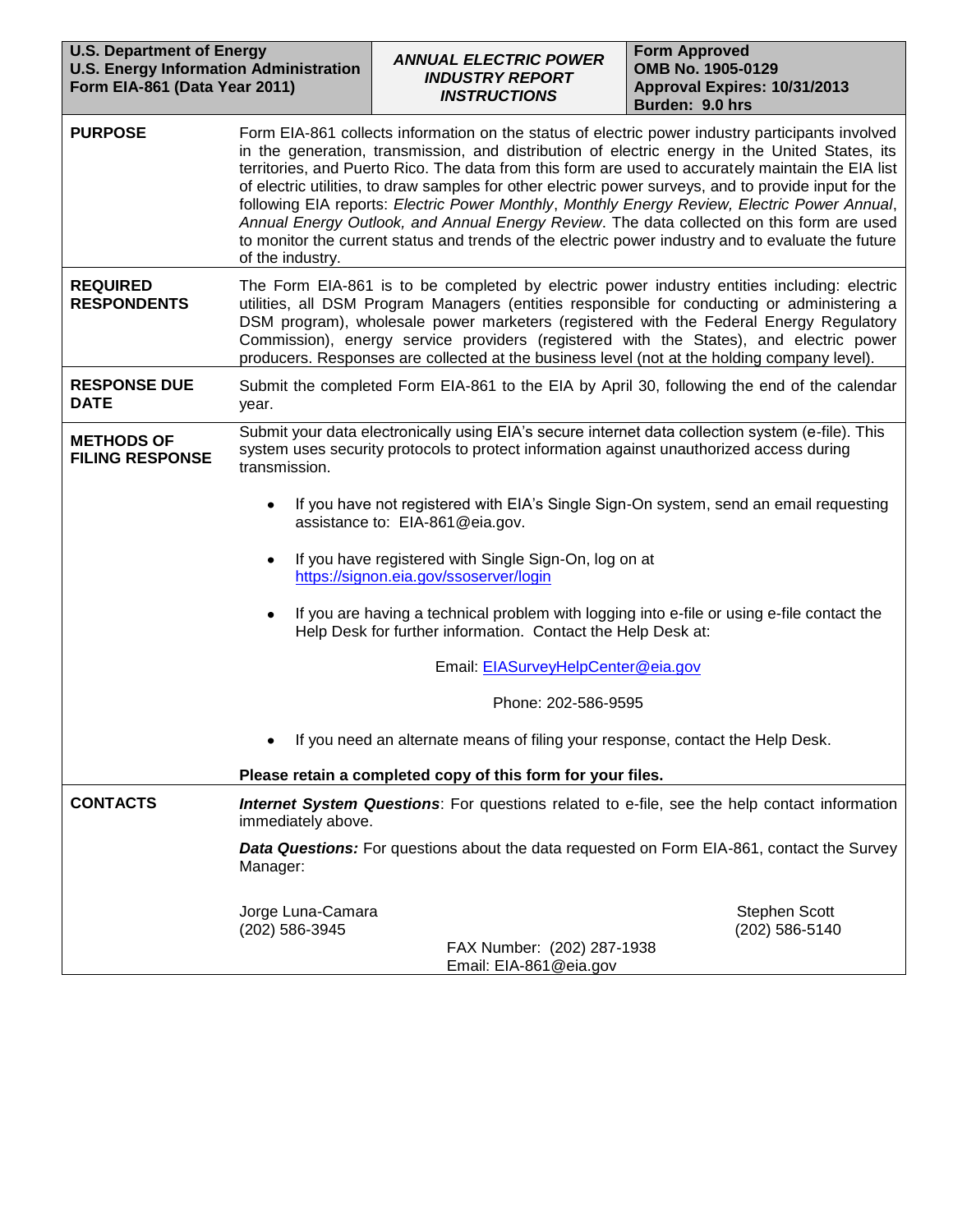| <b>GENERAL</b><br><b>INSTRUCTIONS</b> | Submit the completed Form EIA-861 to the EIA by April 30, following the end of the<br>calendar year.                                                                                                                                                                                                                                                                            |
|---------------------------------------|---------------------------------------------------------------------------------------------------------------------------------------------------------------------------------------------------------------------------------------------------------------------------------------------------------------------------------------------------------------------------------|
|                                       | 1. Respondents, who also submit the Form EIA-826, "Monthly Electric Sales and Revenue<br>Report with State Distributions," should coordinate the information submitted on the Form<br>EIA-861, and Form EIA-826 to ensure consistency.                                                                                                                                          |
|                                       | 2. Complete the information at the top portion of the form with the name, telephone and fax<br>number, and address, of the current contact person, and the contact person's supervisor.                                                                                                                                                                                         |
|                                       | 3. Report peak demand in megawatts and energy values (e.g., generation and sales) in<br>megawatthours, except where noted. One megawatthour equals 1,000 kilowatthours. To<br>convert kilowatthours to megawatthours, divide by 1,000 and round to the nearest whole<br>number. For example, sales of 5,245,790 kilowatthours should be reported as 5,246<br>megawatthours.     |
|                                       | 4. Report in whole numbers (i.e., no decimal points), except where explicitly instructed to<br>report otherwise. For example: revenue of \$8,459,688.42 should be reported as 8,460<br>(thousand dollars). There is one decimal place for revenue on Schedule 3 and Schedule4<br>(A-D); and lines 4, 6 and 7 on Schedule 6A.                                                    |
|                                       | 5. A state code can only be removed by highlighting the state and clicking on the Remove<br>Record button. The Remove Record button is located along the top row of the form (same<br>row as the save and print button).                                                                                                                                                        |
|                                       | 6. For number of customers, enter the average of the 12 close-of-month customer accounts.                                                                                                                                                                                                                                                                                       |
|                                       | All respondents having end-use customers, including retail power marketers selling<br>٠<br>power in deregulated, competitive State programs must use the average of the 12<br>close-of-month customer counts when reporting on Schedule 4, even if your company<br>began business after the beginning of the reporting year, or ended business before the<br>close of the year. |
|                                       | Count each meter as a separate customer in cases where commercial franchise or<br>٠<br>residential customer-buying groups have been aggregated under one buyer<br>representative. The customer counts for public-street and highway lighting should be<br>one customer per community.                                                                                           |
|                                       | Please do not count each pole as a separate customer even if billing is by a flat rate per<br>pole per month.                                                                                                                                                                                                                                                                   |
|                                       | 7. Use a minus sign for reporting negative numbers. Line 9 on schedule 2B must be a<br>negative number. On schedule 2B, line 1 and schedule 3, line 4 and 5, the number may<br>either positive or negative.                                                                                                                                                                     |
|                                       | 8. Where exact data are unavailable, report estimated data.                                                                                                                                                                                                                                                                                                                     |
|                                       | 9. See the Glossary for terms used in this survey. The financial and accounting terms are<br>consistent as outlined in the Uniform System of Accounts for Public Utilities and Licensees<br>(U.S. of A.) (18 CFR Part 101).                                                                                                                                                     |
|                                       |                                                                                                                                                                                                                                                                                                                                                                                 |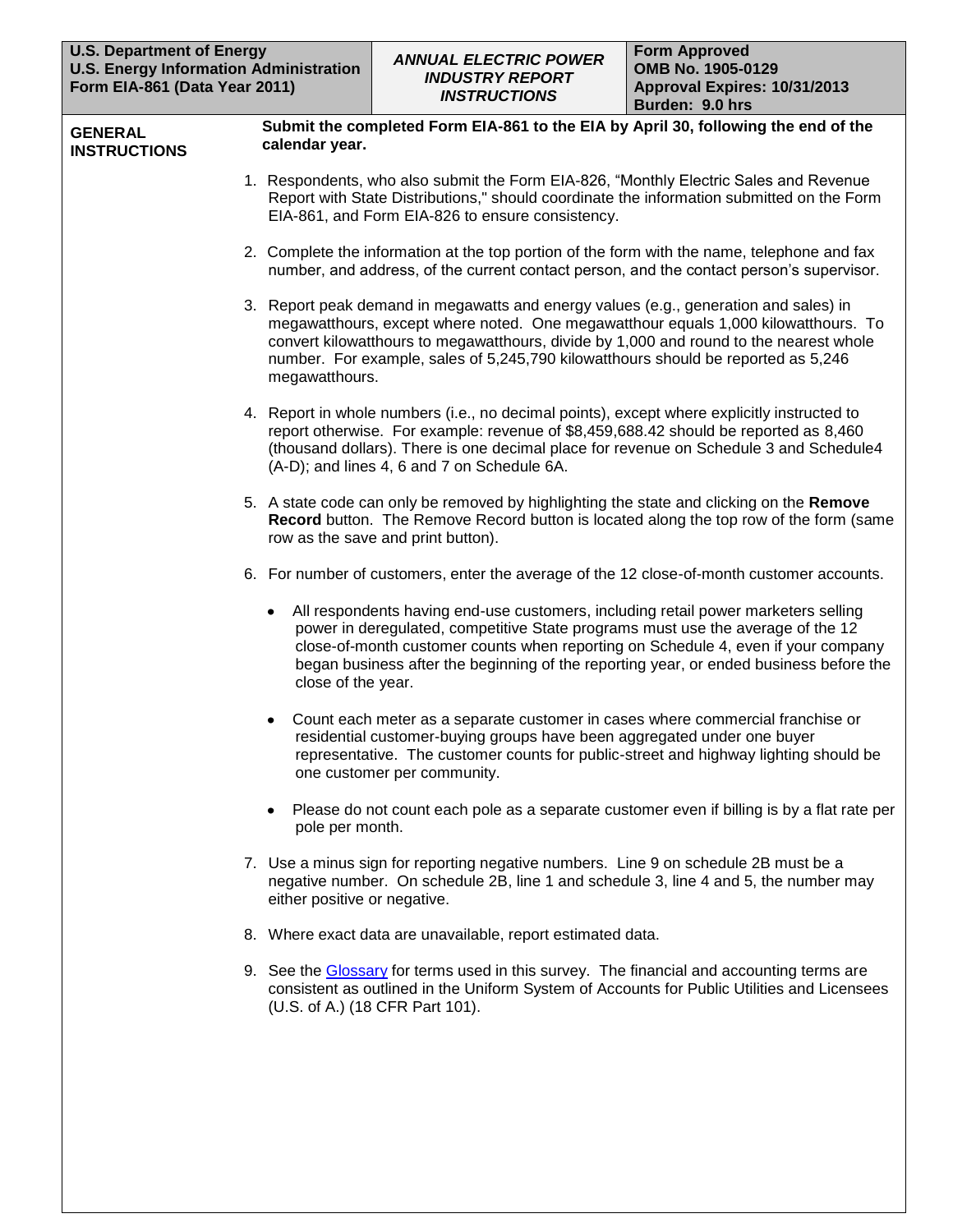#### **ITEM-BY-ITEM INSTRUCTIONS**

#### **SCHEDULE 1: IDENTIFICATION**

- 1. **Survey Contact:** Verify contact name, title, address, telephone number, fax number, and address.
- 2. **Supervisor of Contact Person for Survey:** Verify the contact's supervisor's name, title, address, telephone number, fax number and address. **Supervisor contact must be different than the survey contact.**
- 3. **Report For:** Verify all information, including entity name, entity identification number, and reporting year for which data are being reported. These fields cannot be revised online. Contact EIA if corrections are needed.

If any of the above information is incorrect, revise the incorrect entry and provide the correct information. Provide any missing information.

## **Entity and Preparer Information**

- 4. **Legal Name of Entity:** Enter the legal name of the entity for which this form is being prepared.
- 5. **Current Address of Entity's Principal Business Office:** Enter the complete address, excluding the legal name, of the entity's principal business office (i.e., headquarters, main office, etc.).
- 6. **Preparer's Legal Name:** Enter the legal name of the company, which prepares this form, if different from the **Legal Name of Entity**.
- 7. **Current Address of Preparer's Office:** Enter the address to which this form should be mailed, if different from the **Current Address of Entity's Principal Business Office**. Include an attention line, room number, building designation, etc. to facilitate the future handling and processing of the Form EIA-861.

## **SCHEDULE 2 - PART A: GENERAL INFORMATION**

1. For line 1, please check all of the Regional Entities within the North American Electric Reliability Corporation (NERC), in which your organization conducts operations.

The Regional Entities are:

| TRE  Texas Regional Entity                     |
|------------------------------------------------|
| FRCC  Florida Reliability Coordinating Council |
| MRO  Midwest Reliability Organization          |
| NPCC Northeast Power Coordinating Council      |
| RFC Reliability First Corporation              |
| SERC Southeastern Electric Reliability Council |
| SPP Southwest Power Pool                       |
| WECC Western Electric Coordinating Council     |

For line 1a, select the RTO or ISO from the list:

- California ISO
- **Electric Reliability Council of Texas**
- Southwest Power Pool
- **Nidwest ISO**
- PJM Interconnection
- New York ISO
- ISO New England
- None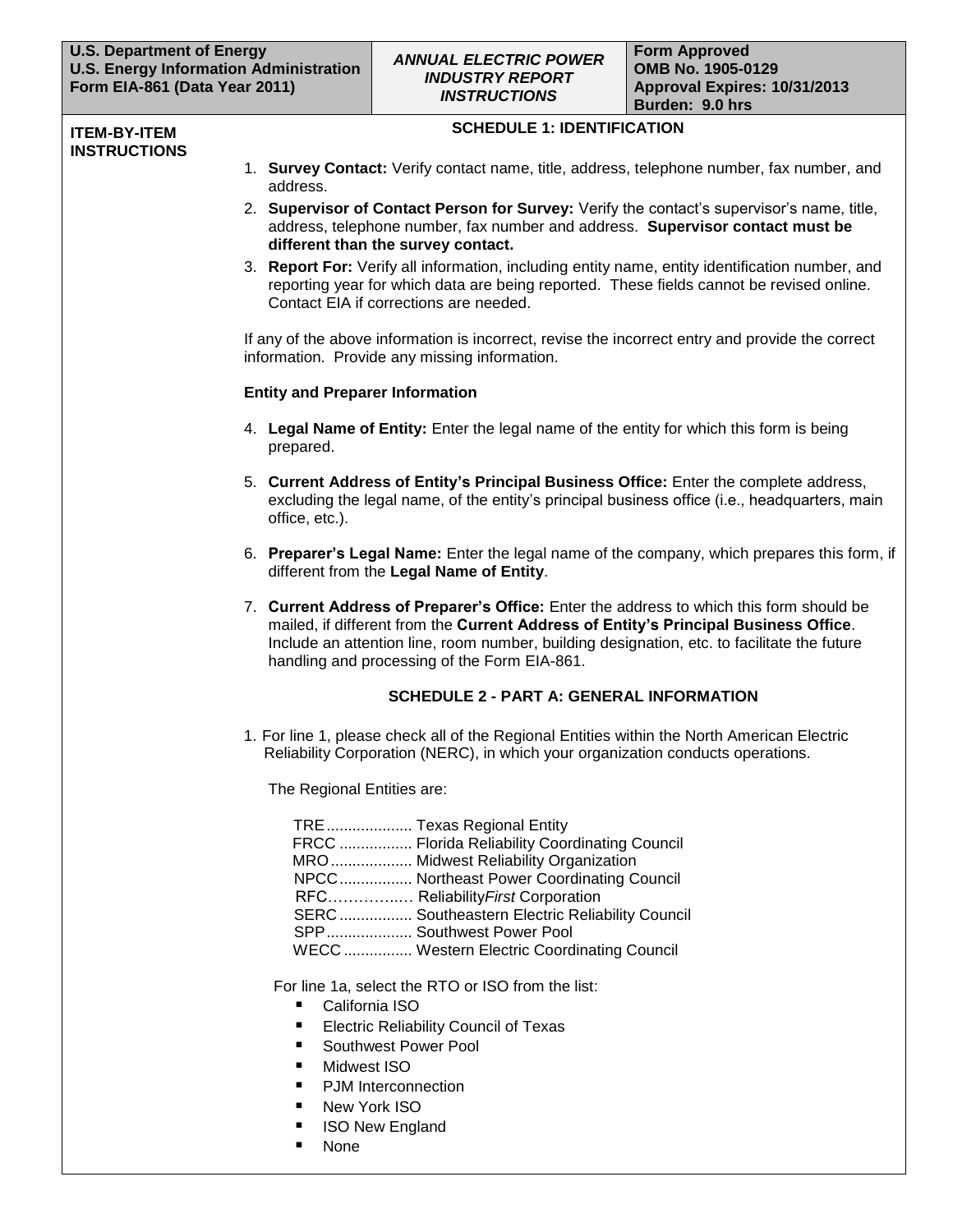- 2. For line 3, **Balancing Authority(s)**, enter the name of the balancing authority(s) responsible for your oversight. If your balancing authority is not on the list, use "Other" and list the authority on Schedule 9 (Footnotes).
- 3. For line 4, **Operate Generating Plant(s)**, Check Yes to indicate that your organization operated a generating plant(s) during the reporting period. Otherwise, Check No.
- 4. For line 5, **Activities**, Check the appropriate activities the electric entity was engaged in during the reporting year. If your activity is not listed on line 5 please include a description on Schedule 9 (Footnotes). **You must check at least one.**

**Generation from company owned plant.** Owned power generation only.

**Transmission.** Owned or leased transmission lines.

**Buying transmission services on other electrical systems.** Types of services include borderline customers, transmission line rental, transmission capacity, transmission wheeling, and system operational services.

**Distribution using owned/leased electrical wires.** Power delivery to your own end-use customers over distribution facilities.

**Buying distribution on other electrical systems.** Types of support include customer billing, distribution system support charges for energy delivered, line maintenance, and/or equipment charges.

**Wholesale power marketing.** Wholesale transactions with other electric utilities, purchases from power producers, and transactions to export and/or import electricity to, or from, Canada or Mexico. Also includes electrical sales and purchases among Federal Energy Regulatory Commission registered power marketers and similar participation in transactions with electric utilities.

**Retail power marketing.** Provision of electrical energy to end-use customers in areas where the customer has been given the legal right to select a power supplier other than the "traditional electric utility."

**Combined services.** Provision of electricity in combination with gas, water, cable, Internet, and/or telephone for a single price.

- 5. For line 6, **Highest Hourly Electrical Peak System Demand**, electric utility companies should enter the maximum hourly summer load (for months of June through September) based on net energy for the system during the reporting year. Net energy for the system is the sum of energy an electric utility needs to satisfy their service area and includes full and partial wholesale requirements customers, and the losses experienced in delivery. The maximum hourly load is determined by the interval in which the 60-minute integrated demand is the greatest. If such data are unavailable, adjust available data to approximate a 60-minute demand interval and explain the adjustment on Schedule 9 (Footnotes). If adjustments cannot be made, furnish data as available and explain on Schedule 9, (Footnotes). For winter enter the maximum hourly winter load (for months of January through March, and the previous December) based on the net energy for the system during the reporting year. Please note: These data elements should be provided in megawatts, to the nearest tenth.
- 6. For line 7, **Alternative Fueled Vehicles**, Check Yes to indicate that your company owns/operates, or plans to own and operate, alternative fueled vehicles; otherwise Check No. If "Yes," provide the name, title, fax number, telephone number and address of a contact person. Note: For the purpose of this question, an "alternative-fueled vehicle" is either designed or manufactured by an original equipment manufacturer or is a converted vehicle designed to operate in dual-fuel, flexible-fuel, or dedicated modes on fuels other than gasoline or diesel. This does not include a conventional vehicle that is limited to operation on blended or reformulated gasoline fuels.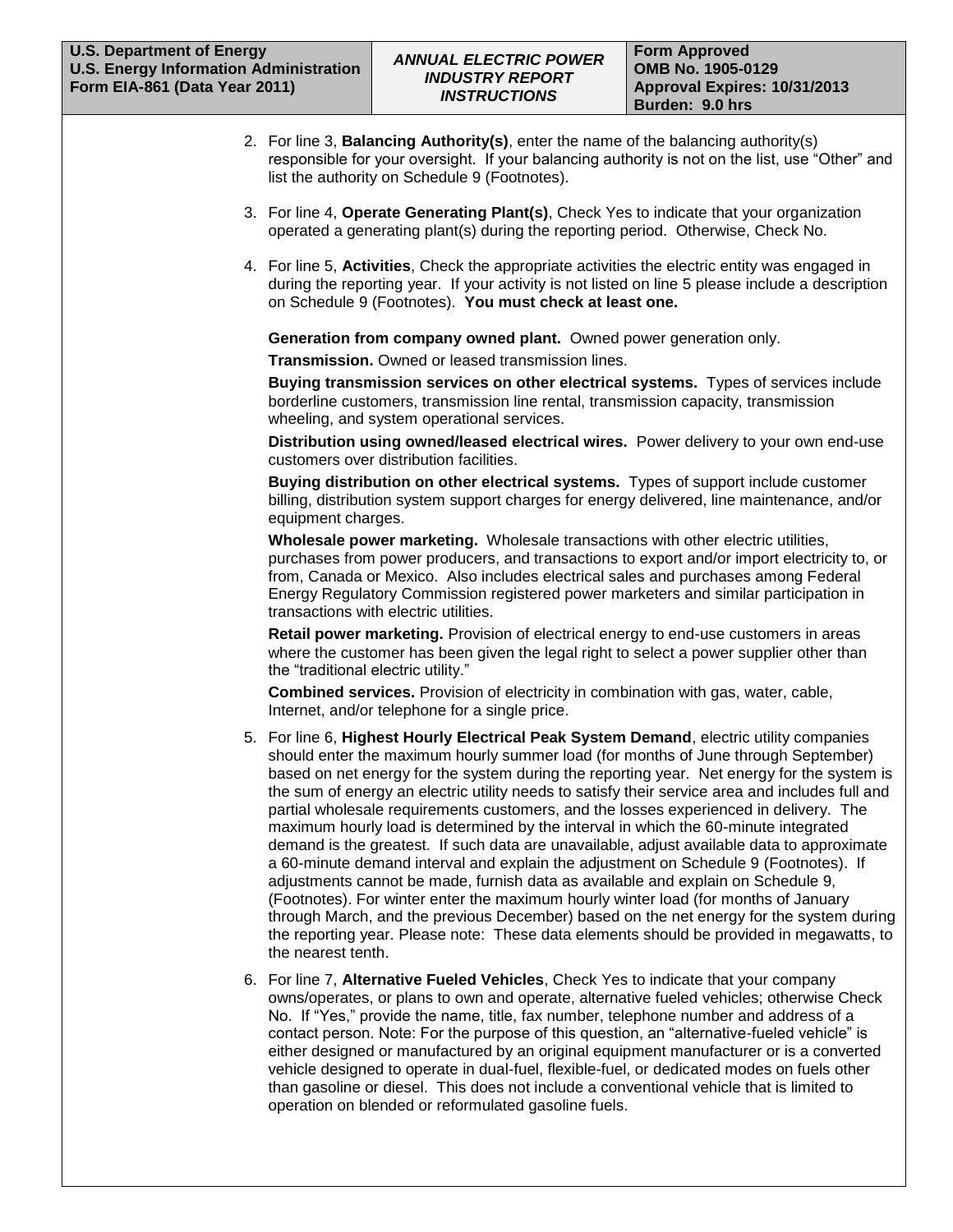# **SCHEDULE 2 - PART B: ENERGY SOURCES AND DISPOSITION**

- 1. Enter the annual megawatthours (MWh) for all sources of electricity and disposition of electricity listed.
- 2. For line 1, **Net Generation**, enter the net generation (gross generation minus station use) from all respondent-owned plants. If a plant is jointly owned, enter only the reporting party's share of generation. Include generation used to replace system losses arising from wheeling transactions. Include net generation supplied as part of a tolling arrangement.
- 3. For line 2, **Purchases from Electricity Suppliers**, enter the total amount of energy purchased from electricity suppliers including: nonutility power producers and power marketers (reported separately in previous years), municipal departments and power agencies, cooperatives, investor-owned utilities, political subdivisions, State agencies and power pools, and marketing agencies of the United States Government and Canada; these agencies include Bonneville Power Administration (BPA), Southeastern Power Administration (SEPA), Southwestern Power Administration (SWPA), Western Area Power Administration (WAPA), Tennessee Valley Authority (TVA), United States Army Corps of Engineers, the United States Bureau of Reclamation, United States Bureau of Indian Affairs, International Boundary and Water Commission, Hydro-Quebec, etc. This entry includes requirements power, firm power and all other nonfirm service. Note: Please identify on Schedule 9 (Footnotes), the portion of purchased power obtained through tolling arrangements, and any international purchases.
- 4. For line 3, **Exchanges Received (In)**, enter the amount of exchange energy received. Do not include power received through tolling arrangements.
- 5. For line 4, **Exchanges Delivered (Out)**, enter the amount of exchange energy delivered. Do not include power delivered as part of a tolling arrangement.
- 6. For line 5, **Exchanges (Net)**, enter the net amount of energy exchanged. Net exchange is the difference between the amount of exchange received and the amount of exchange delivered (lines 3-4). This entry should not include wholesale energy purchased from or sold to regulated companies or unregulated companies for other systems.
- 7. For line 6, **Wheeled Received (In)**, enter the total amount of energy entering your system from other systems for transmission through your system (wheeling) for delivery to other systems. Do not report as Wheeled Received, energy purchased or exchanged for consumption within your system, which was wheeled to you by others.
- 8. For line 7, **Wheeled Delivered (Out)**, enter the total amount of energy leaving your system that was transmitted through your system for delivery to other systems. If Wheeling Delivered is not precisely known, please estimate based on your system's known percentage of losses for wheeling transactions.
- 9. For line 8, **Wheeled (Net)**, enter the difference between the amount of energy entering your system for transmission through your system and the amount of energy leaving your system (line 6 minus line 7). Wheeled net represents the energy losses on your system associated with the wheeling of energy for other systems.
- 10.For line 9, **Transmission by Others, Losses**, enter the amount of energy losses associated with the wheeling of electricity provided to your system by other utilities. Transmission by Others Losses should always be expressed as a negative value.
- 11.For line 11**, Sales to Ultimate Customers**, enter the amount of electricity sold to customers purchasing electricity for their own use and not for resale. This entry should correspond to the revenue from sales to ultimate customers reported on Schedule 3, line 1, and should be equal to the total megawatthours reported on Schedule 4, Parts A, B and D, when summed for all reported States.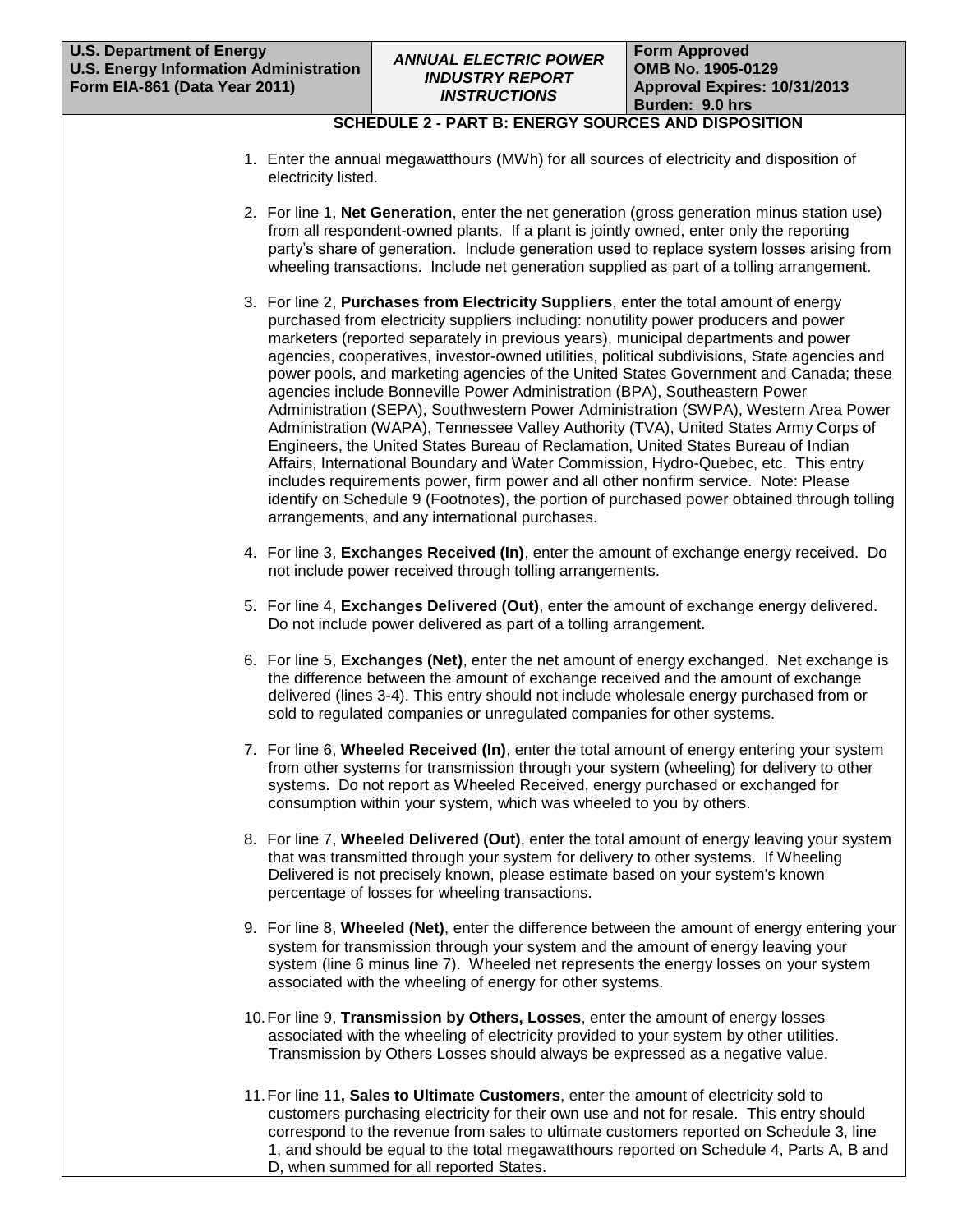- 12.For line 12, **Sales for Resale**, enter the amount of electricity sold for resale purposes. This entry should include sales for resale to power marketers (reported separately in previous years), full and partial requirements customers, firm power customers and nonfirm customers. This entry should also correspond to the revenue from sales for resale reported in Schedule 3, line 3. Note: Please identify on Schedule 9 (Footnotes), the portion of sales for resale power sold through tolling arrangements, and any international sales.
- 13.For line 13, **Energy Furnished Without Charge**, enter the amount of electricity furnished by the electric utility without charge, such as to a municipality under a franchise agreement or for street and highway lighting. This entry does not include data entered in line 14.
- 14.For line 14, **Energy Consumed by Respondent Without Charge**, enter the amount of electricity used by the electric utility in its electric and other departments without charge. This entry does not include data entered in line 13.
- 15.For line 15, **Total Energy Losses**, enter the total amount of electricity lost from transmission, distribution, and/or unaccounted for. This is the difference between line 10, "**Total Sources**," and the sum of lines 11, 12, 13, and 14. Total Energy Losses should always be expressed as a positive value.

# **SCHEDULE 2 - PART C: GREEN PRICING**

#### **NEW THIS YEAR:**

- **Revenue should no longer include the base cost of electricity. It should now include only the premium paid by the retail customer.**
- **Questions 4 and 5, pertaining to RECs have been eliminated.**

**Green Pricing** programs are voluntary retail programs only. Do not include mandatory wholesale purchases of RECs to meet state Renewable Portfolio Standards

**Green Pricing** programs allow electricity customers the opportunity to purchase electricity generated from renewable resources and to pay for renewable energy development. Renewable resources include solar, wind, geothermal, hydroelectric power, and wood. Revenue should only include premium revenue from the green pricing program.

Line1: Report the Total Green Pricing Revenue for customers in each customer class. Revenue should be reported in thousands of dollars to the nearest tenth (for example, \$1,299 would be reported as 1.299 thousand dollars). Revenue should only include money derived from premium green pricing rate of your program. Below are two of the most common ways to calculate Total Green Pricing Revenue:

## **Assumption: 1,000 kWh (or 1 MWh) of Green electricity sales**

- a) An entity sells Green Energy in blocks of \$2.50 per 100 kWh-block:
	- Total cost = (\$2.50/100kWh-block) x (1000 kWh)
		- $=$  (\$0.025) X (1000 kWh)

# $=$  \$25.00

# **OR**

b) A Utility which sells Green Energy for a premium of \$0.05 per kWh: Total cost =  $(\$0.05/kWh) X (1,000kWh)$ 

 $=$  \$50.00

 Line 2: Report the Total Green Pricing Sales, the total amount of megawatthours purchased by customers for each green pricing customer class (for example, 1,299 kWh would be reported as 1.299 MWh).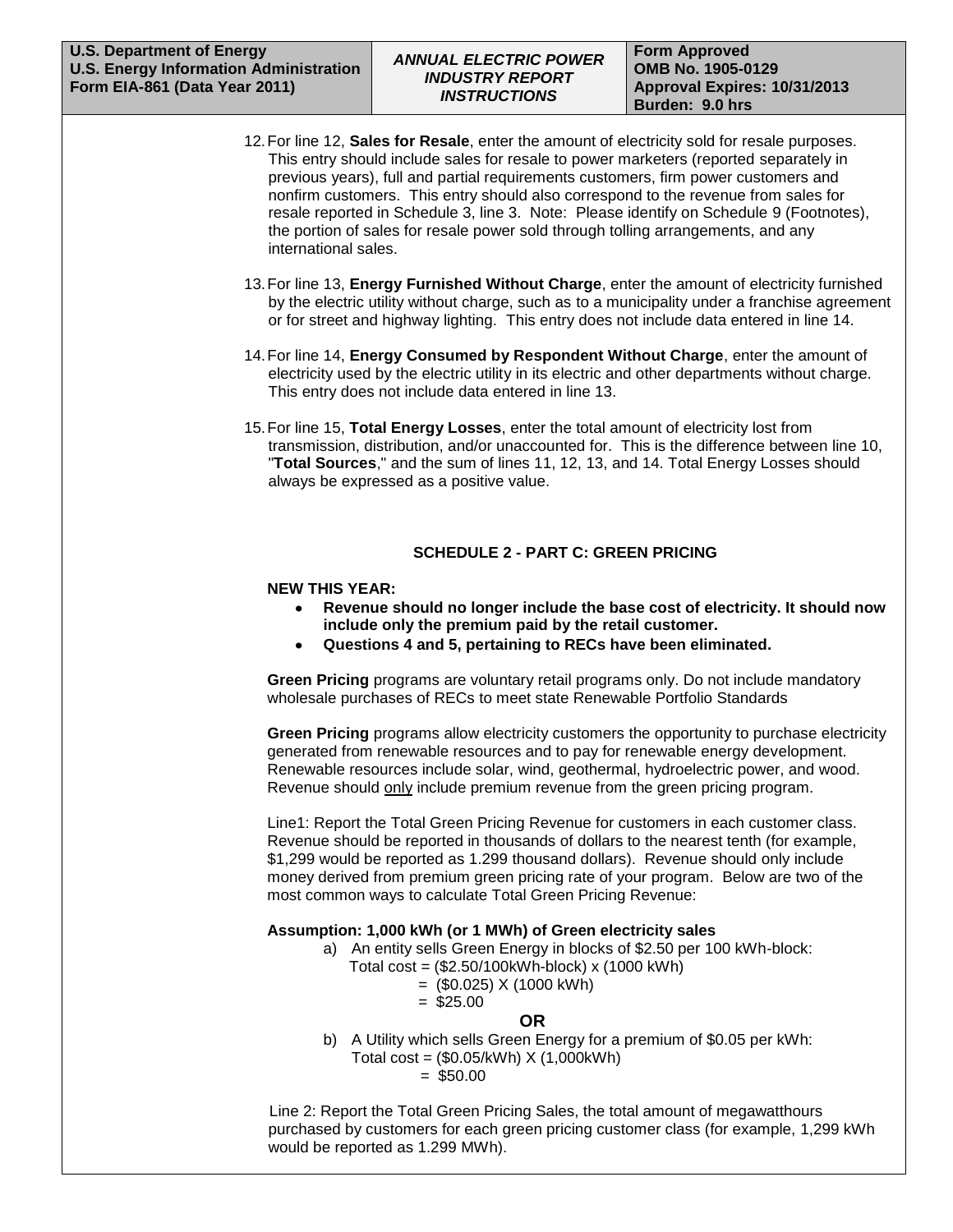# *ANNUAL ELECTRIC POWER INDUSTRY REPORT INSTRUCTIONS*

**Form Approved OMB No. 1905-0129 Approval Expires: 10/31/2013 Burden: 9.0 hrs** 

 Line 3: Report the Total Green Pricing Customers, the number of customers who purchased green power for each customer class. The sales volumes and the number of customers should not exceed the values reported in Schedule 4, Parts A, B, or D.

**The Total for each customer class will automatically sum for the electronic online efile system.** 

# **SCHEDULE 2 - PART D: NET METERING**

**Net Metering** tariff arrangements permit a facility, typically generating electricity from a renewable resource, (using a meter that reads inflows and outflows of electricity) to sell any excess power it generates over its load requirement back to the electrical grid, typically at a rate equivalent to the retail price of electricity.

For net metering applications of 2 MW nameplate capacity or less, report the installed net metering capacity by State, customer class and technology. Report net metering data by sector and technology type for each state. Capacity should be reported in MW as AC load capable. Example: 8 kW should be 0.008 MW. Capacities should not exceed limits set up by each state. Please provide this capacity in MW, to the nearest 0.001 MW by technology. Do not report for net metering applications larger than 2 MW.

Report the number of net metering customers by customer class. They should not exceed the values in Schedule 4 Parts A and C. If you are unable to utilize the e-file system which creates the totals automatically; then provide the Totals for net metering megawatt hours, installed net metering capacity and customers by State, customer class and technology. Complete all lines for Schedule 2, Part D; if the data is available, enter the amount of electric energy sold back to the utility **(MWh)**

## **SCHEDULE 3: ELECTRIC OPERATING REVENUE**

- 1. All electric operating revenue data should be rounded to the nearest tenth and reported in thousand dollars (for example, revenue of \$8,461,688.42 should be reported as 8,461.7 (thousand dollars).
- 2. For line 1, **Electric Operating Revenue from Sales to Ultimate Customers**, enter the amount of revenue from sales of electricity to those customers purchasing electricity for their own use and not for resale. Revenue reported on Schedule 4, Part C, for delivery service (and all other charges) should **not** be reported on Schedule 3, line 1, but should be reported in Schedule 3, line 2, **Revenue from Unbundled (Delivery) Customers**. This entry is gross revenue and includes the revenue from State and local income taxes, energy or demand charges, customer service charges, environmental surcharges, franchise fees, fuel adjustments and other miscellaneous charges applied to end-use customers during normal billing operations. This entry should not include deferred charges, credits, or other adjustments, such as fuel or revenue from purchased power, from previous reporting periods which are included in Schedule 3, line 4, **Electric Credits/ Other Adjustments**. This entry should correspond to electricity sales reported in Schedule 2, Part B, line 11. (This entry should also be the same total revenue reported on Schedule 4, column e, Parts A and B, when summed for all reported States). This entry should include all unbilled revenue resulting from power sold during the reporting period.
- 3. For line 2, **Revenue from Unbundled (Delivery) Customers**, enter the amount of revenue from unbundled customers who purchase their electricity from a supplier other than the electric utility that distributes power to their premises. This electric operating revenue does not include the charges for electric energy but does include the revenue required to cover power delivery.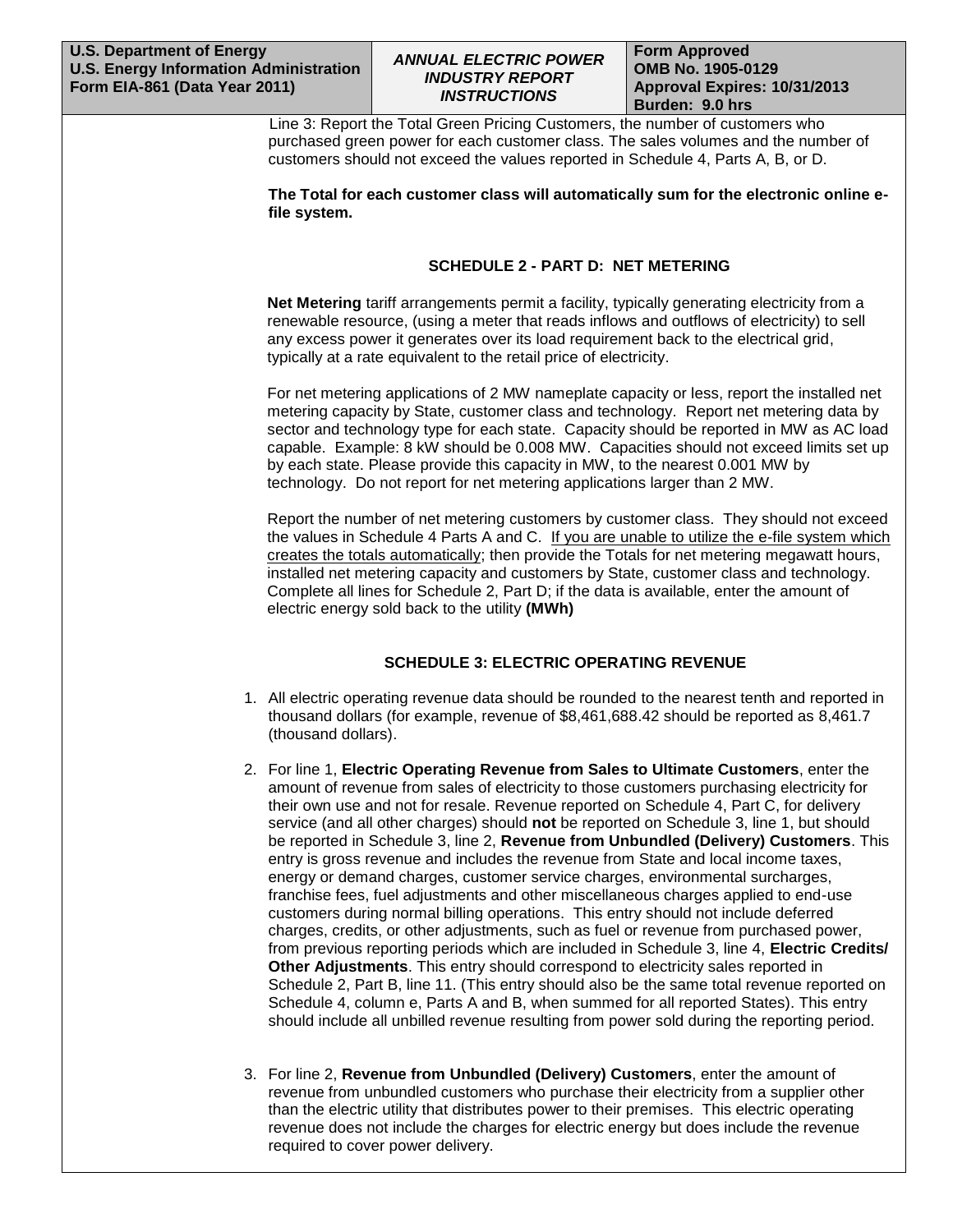- 4. For line 3, **Electric Operating Revenue from Sales for Resale**, enter the amount of revenue from sales of electricity sold for resale purposes. This entry should include revenue from sales for resale to wholesale or retail power marketers, full and partial requirements customers (firm) and to nonrequirements (nonfirm) customers. This entry should also correspond to the sales for resale reported in Schedule 2, Part B, line 12.
- 5. For line 4, **Electric Credits/Other Adjustments**, enter the amount of deferred revenue, which corresponds to Account 449.1 of the Uniform System of Accounts including revenue not applied to end-use or resale customers during the normal billing cycle. Funds included in this entry consist of refunds to customers resulting from rate commission rulings delayed beyond the reporting year in which the funds were originally collected. Also, include revenue distributions to customers from rate stabilization funds where the distribution occurred during the current reporting year but the funds were collected during previous reporting years.
- 6. For line 5, **Revenue from Transmission,** enter the amount of revenue derived from the transmission of electricity for others (wheeling).
- 7. For line 6, **Other Electric Operating Revenue**, enter the amount of revenue received from electric activities other than selling electricity. This may include revenue from selling or servicing electric appliances, revenue from the sale of water and water power for irrigation, domestic, industrial or hydroelectric operations, revenue from electric plants leased to others, revenue from the sale of steam, but not including sales made by a steam heating department or transfers of steam under joint facility operations, revenue from interdepartmental rents or sale of electric property, revenue from late fees, penalties or reconnections, and revenue from interest.

# **SCHEDULE 4: Sector Groupings**

The table below should be used as a guide for the classification of your end-use customers; pay close attention to how your consumers should be organized based on our four Sectors: Residential, Commercial, Industrial, and Transportation. **Please note that data for the Transportation Sector (see definitions) has replaced the "Other" Sector on all parts of Schedule 4.** Non-Transportation customers previously reported under "Other," including street and highway lighting, should now be included in the Commercial Sector. Irrigation customers should be reported in the Industrial Sector.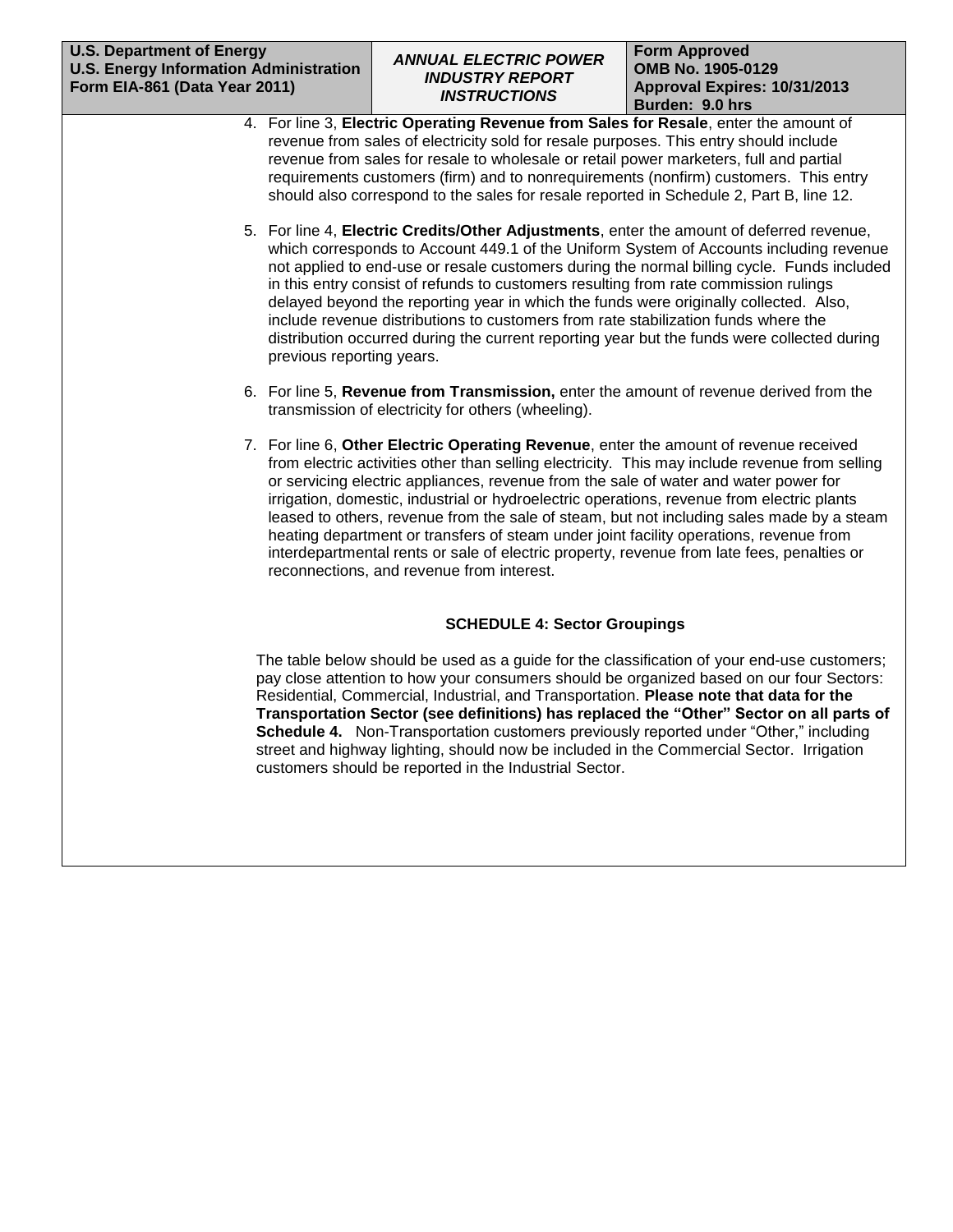| <b>U.S. Department of Energy</b><br><b>U.S. Energy Information Administration</b><br>Form EIA-861 (Data Year 2011) |                                                                                                                                                                                                     | <b>ANNUAL ELECTRIC POWER</b><br><b>INDUSTRY REPORT</b><br><b>INSTRUCTIONS</b>       |                                                                                                     | <b>Form Approved</b><br>OMB No. 1905-0129<br>Approval Expires: 10/31/2013<br>Burden: 9.0 hrs                                                                                                                                                                                                                                                                                                                                                                                                        |
|--------------------------------------------------------------------------------------------------------------------|-----------------------------------------------------------------------------------------------------------------------------------------------------------------------------------------------------|-------------------------------------------------------------------------------------|-----------------------------------------------------------------------------------------------------|-----------------------------------------------------------------------------------------------------------------------------------------------------------------------------------------------------------------------------------------------------------------------------------------------------------------------------------------------------------------------------------------------------------------------------------------------------------------------------------------------------|
|                                                                                                                    | energy is consumed primarily for:<br>space heating,<br>water heating,<br>air conditioning,<br>$\bullet$<br>lighting,<br>$\bullet$<br>refrigeration,<br>$\bullet$<br>cooking, and<br>clothes drying. | The residential sector includes private<br>households and apartment buildings where | such as:<br>$\bullet$<br>$\bullet$<br>$\bullet$<br>$\bullet$<br>$\bullet$<br>$\bullet$<br>$\bullet$ | The commercial sector includes<br>nonmanufacturing business establishments<br>hotels,<br>motels,<br>restaurants,<br>wholesale businesses,<br>retail stores, and<br>health, social, and educational<br>institutions.<br>public street and highway lighting,<br>municipalities,<br>divisions or agencies of State and<br>Federal Governments under special<br>contracts or agreements, and other<br>utility departments, as defined by the<br>pertinent regulatory agency and/or<br>electric utility. |
|                                                                                                                    | The industrial sector includes:<br>manufacturing,<br>construction,<br>$\bullet$<br>mining,<br>$\bullet$<br>$\bullet$<br>fishing, and<br>$\bullet$                                                   | agriculture (irrigation),<br>forestry establishments.                               | $\bullet$                                                                                           | The transportation sector includes:<br>railroads and railways (the fuel<br>source of propulsion must be like a<br>metro system which only exists in<br>large cities costing millions of<br>dollars)                                                                                                                                                                                                                                                                                                 |

#### **SCHEDULE 4 - PART A: SALES TO ULTIMATE CUSTOMERS - FULL SERVICE ENERGY AND DELIVERY SERVICE (BUNDLED)**

Enter the reporting year revenue (thousand dollars, to the nearest tenth), megawatthours, and number of customers for sales of electricity to ultimate customers by State and customer class category for whom your company provides both energy and delivery service. Power marketers providing both energy and delivery service should report on Part D. Note: For sales to customer groups using brokers or aggregators, continue to count each customer separately. For instance, count a group of franchised commercial establishments aggregated through a single broker as separate customers (as reported in prior years). Enter the 2-letter U.S. Postal Service abbreviation for the State in which the electric sales occurred.

#### **SCHEDULE 4 - PART B: SALES TO ULTIMATE CUSTOMERS - ENERGY ONLY SERVICE (WITHOUT DELIVERY SERVICE)**

Enter the reporting year revenue (thousand dollars, to the nearest tenth), megawatthours, and number of customers for sales of electricity to ultimate customers by State and customer class category for which your company provides only the energy consumed, where another electric utility provides delivery services, including, for example, billing, administrative support, and line maintenance.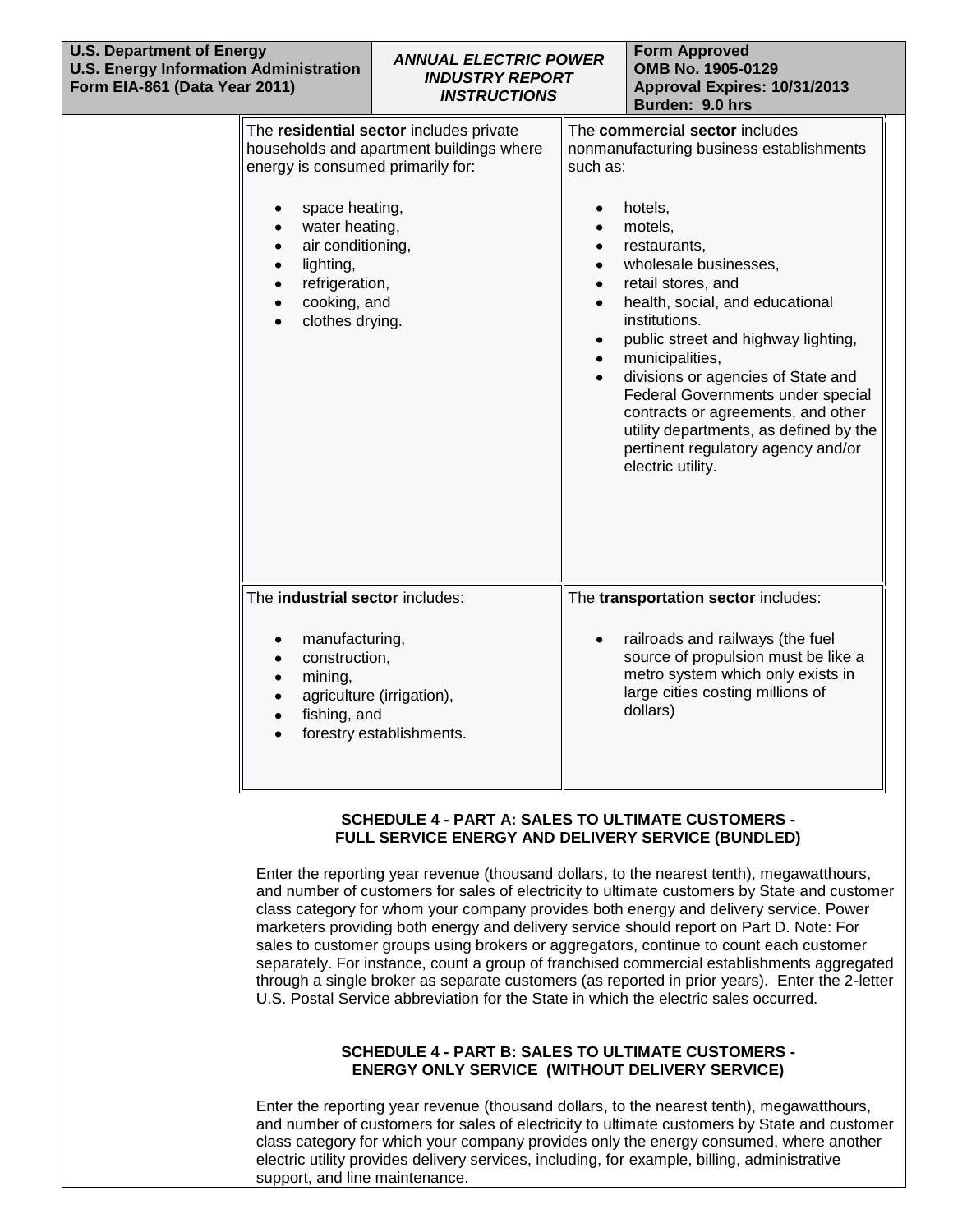## **SCHEDULE 4 - PART C: SALES TO ULTIMATE CUSTOMERS - DELIVERY ONLY SERVICE (AND ALL OTHER CHARGES)**

Enter the reporting year revenue (thousand dollars, to the nearest tenth), megawatthours delivered, and number of customers for sales of electricity to ultimate customers in your service territory by State and customer class category for which your company provides only billing and related energy delivery services, where another company supplies the energy.

#### **SCHEDULE 4 - PART D: SALES TO ULTIMATE CUSTOMERS – BUNDLED SERVICE BY RETAIL ENERGY PROVIDERS, OR ANY POWER MARKETER THAT PROVIDES "BUNDLED SERVICE"**

Note: typically, the only entities that report on Schedule D are Texas Retail Energy Providers. Any other entity that believes it should report on Schedule D should first contact EIA.

Enter the reporting period revenue (thousand dollars, to the nearest tenth), megawatthours, and number of customers for sales of electricity to ultimate customers by State and customer class category for whom your company provided both energy and delivery service. For public street and highway lighting, count all poles in a community as one customer. Note: For sales to customer groups using brokers or aggregators, continue to count each customer separately. For instance, count a group of franchised commercial establishments aggregated through a single broker as separate customers (as reported in prior years). Enter the twoletter U.S. Postal Service abbreviation (if not preprinted) for the State in which the electric sales occur. (Note: Texas Retail Energy Providers (REPs) should include delivery revenues.)

## **Common Instructions: SCHEDULE 4. PARTS A, B, C, AND D**

- 1. For column a, **Residential,** enter the revenue, megawatthours, and number of customers for electric energy supplied for residential (household) purposes. For the residential class, do not duplicate the customer accounts due to multiple metering for special services (e.g., water heating, etc.).
- 2. For column b, **Commercial**, enter the revenue, megawatthours, and number of customers for electric energy supplied for commercial purposes.
- 3. For column c, **Industrial**, enter the revenue, megawatthours, and number of customers for electric energy supplied for industrial purposes.
- 4. For column d, **Transportation**, enter the revenue, megawatthours, and number of customers for electric energy supplied for transportation purposes.

## **SCHEDULE 5: MERGERS AND/OR ACQUISITIONS**

If a merger or acquisition has occurred during the reporting period, report those newlyacquired corporate entities whose operations are now included in this report.

## **SCHEDULE 6: DEMAND-SIDE MANAGEMENT INFORMATION**

Demand-side management (DSM) programs are designed to modify patterns of electricity usage, including the timing and level of electricity demand. SCHEDULE 6 is divided into four parts: Part A, **Actual Effects,** Part B, **Annual Costs,** Part C, **Supplemental Information**  and Part D, **Advanced Metering.** SCHEDULE 6 is to be completed by DSM program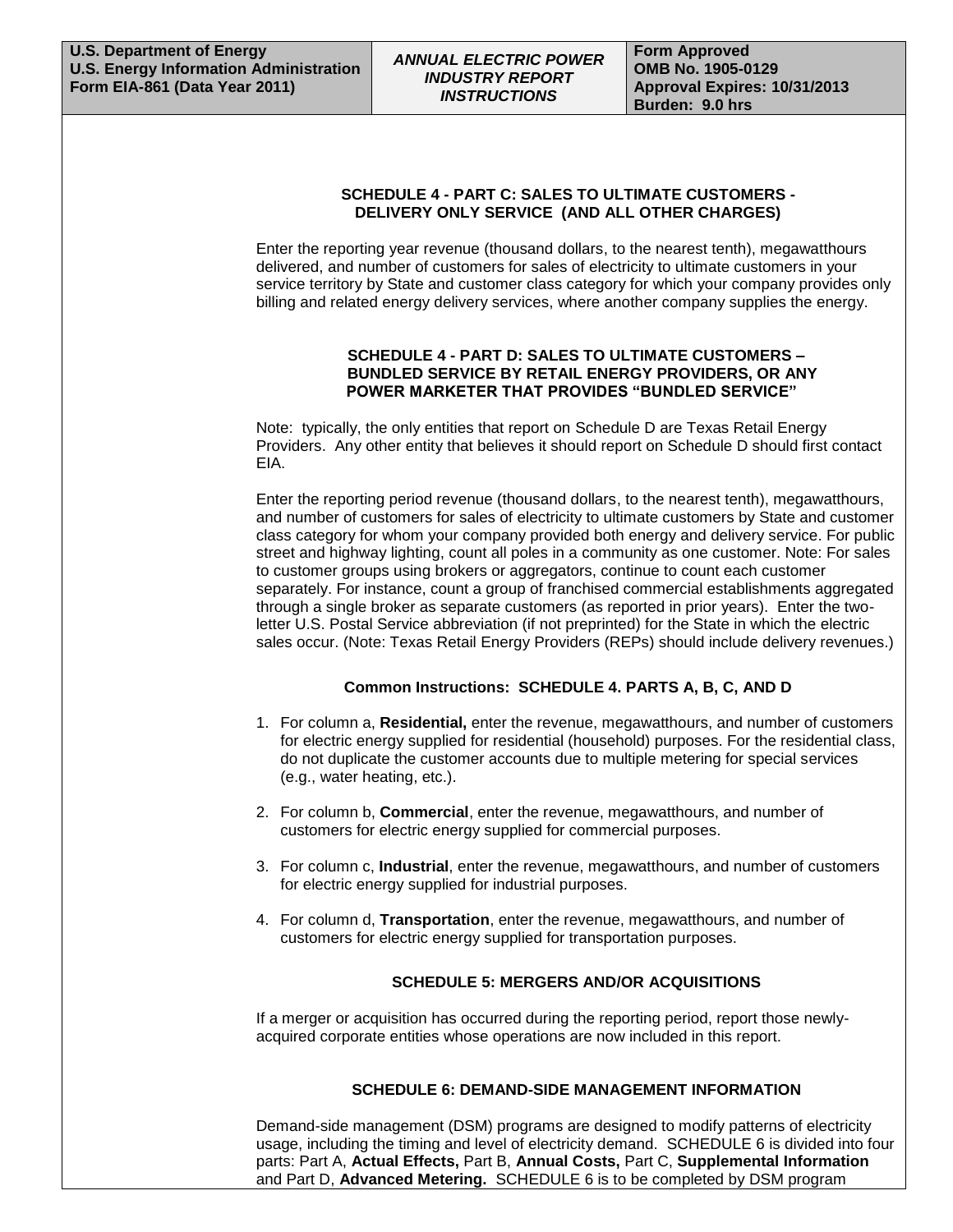#### **U.S. Department of Energy U.S. Energy Information Administration Form EIA-861 (Data Year 2011)**

# *ANNUAL ELECTRIC POWER INDUSTRY REPORT INSTRUCTIONS*

**Form Approved OMB No. 1905-0129 Approval Expires: 10/31/2013 Burden: 9.0 hrs** 

managers (entities responsible for conducting or administering a DSM program). In previous years, companies with sales to ultimate customers **or** sales for resale which were less than 150,000 megawatthours were required to complete only the **INCREMENTAL EFFECTS** portion of Part A and annual cost to achieve in Part B, line 13, **Total Cost. For this reporting year and forward, all companies including those non-utility DSM Program Managers are required to complete the entire schedule.** 

The DSM information provided **should**:

1) reflect only activities that are undertaken specifically in response to companyadministered programs, including activities implemented by third parties under contract to the company;

2) account for the complete range of DSM programs, including energy efficiency and load management; and

3) represent the energy and load effects at the customer meter (i.e., transmission and distribution or reserve requirement savings should be excluded).

The DSM information **should exclude**, to the extent possible, energy and load effects that are not attributable to DSM program activities. Non-program related effects include changes in energy and load attributable to:

1) non-participants (e.g., customers known as free-riders, who would adopt programrecommended actions even without the program);

2) government-mandated energy-efficiency standards that legislate improvements in building and appliance energy usage;

3) natural operations of the marketplace (e.g., reductions in customer energy usage due to higher prices); and

4) weather and business-cycle fluctuations.

Power supply cooperatives, municipal joint action agencies, and Federal Power Marketing Administrations should coordinate the reporting of DSM information with their power purchasing utilities to avoid double counting the effects and costs of DSM programs. Utilities that have their DSM activities reported on Schedule 6 of another company should name that company in the space provided on line 2 of the schedule and proceed to Schedule 6, Part D.

## **SCHEDULE 6 - PART A: ACTUAL EFFECTS**

This part of the Schedule collects information on the energy and load effects of DSM programs implemented, and measures installed, for each program category by major customer sector within a State. It is divided into two subparts, **Incremental Effects** and **Annual Effects**.

**Incremental Effects:** are those changes in energy use (measured in megawatthours) and peak load (measured in megawatts) caused in the current reporting year by new participants in DSM programs that already existed in the previous reporting year, and all participants in your new DSM programs that existed for the first time in the current reporting year. Reported Incremental Effects should be annualized.

Please leave blanks, not zeros, if the questions do not apply. For example, if your company operates industrial programs but does not expect any incremental effects in the current reporting year, the field would have a value of zero. However, if your company does not operate any industrial programs, then the field should be left blank.

**Annual Effects:** The total changes in energy use (measured in megawatthours) and peak load (measured in megawatts) caused in the current reporting year by all participants in all of your DSM programs. This includes new and existing participants in existing programs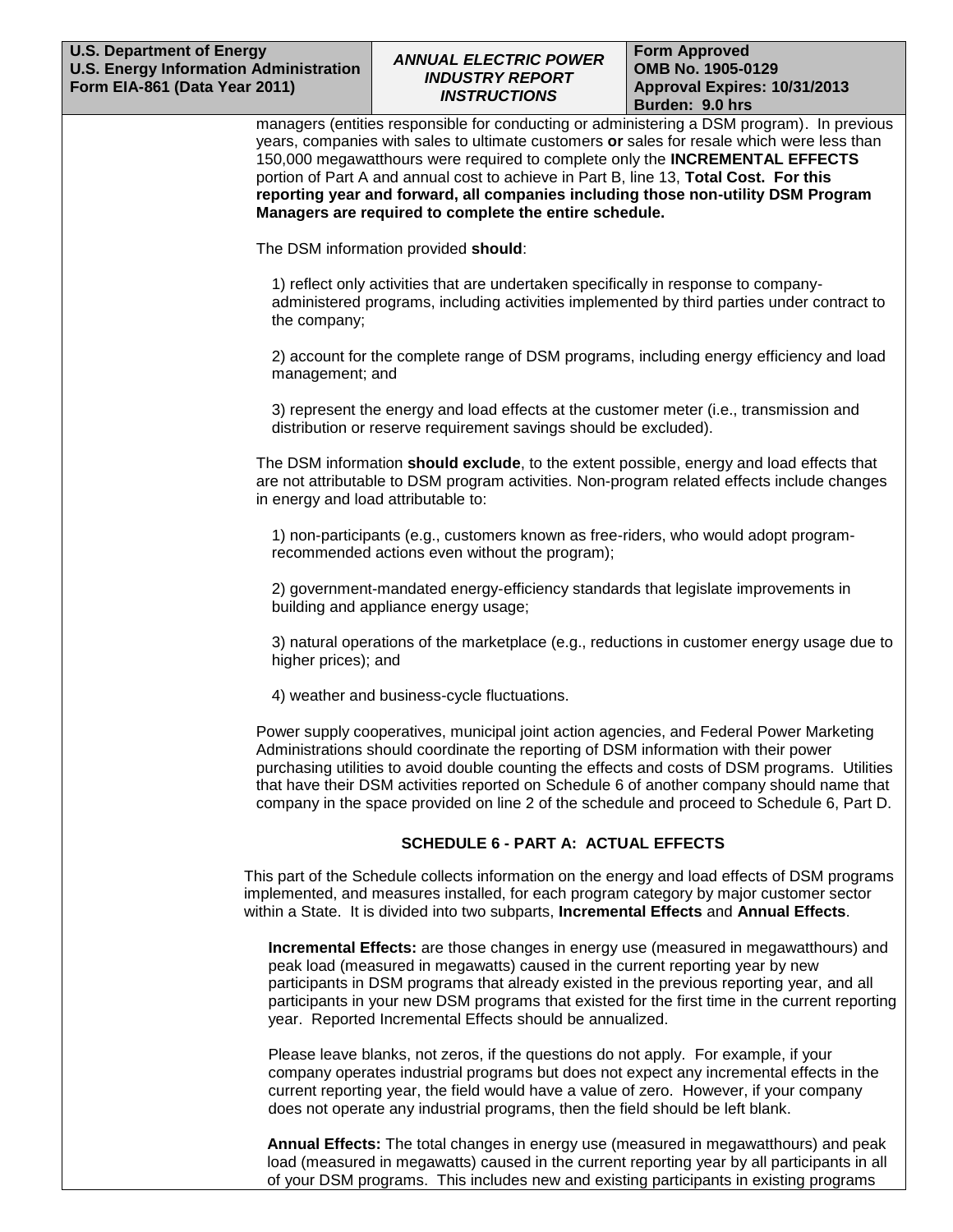#### **U.S. Department of Energy U.S. Energy Information Administration Form EIA-861 (Data Year 2011)**

# *ANNUAL ELECTRIC POWER INDUSTRY REPORT INSTRUCTIONS*

**Form Approved OMB No. 1905-0129 Approval Expires: 10/31/2013 Burden: 9.0 hrs** 

(those implemented prior to the current reporting year that were in place during prior reporting year), all participants in new programs (those implemented during current reporting year), and participants in programs terminated since 1992 (those effects continue even though the programs have been discontinued). DSM programs have a useful life, and the net effects of these programs will diminish over time. To the extent possible, the Annual Effects should consider the useful life of efficiency and load control measures by accounting for building demolition, equipment degradation, and program attrition. The effects of new participants in existing programs and all participants in new programs should be based on their start-up dates (i.e., if participants enter a program in July, only the effects from July to December are to be reported). If start-up dates are unknown and cannot be reasonably estimated, the effects can be annualized (i.e., assume the participants were initiated into the program on January 1). **Please note that Annual Effects are not a summation of 12 monthly peaks, but are the total DSM program effects of all programs and all participants for the current reporting year.**

For both sections of Part A – "Annualized Incremental Effects" and "Actual Annual Effects" enter the aggregate Energy Effects (megawatthours, to one decimal point, if possible) and Actual Peak Reduction (megawatts to one decimal point, if possible) attributable to Energy Efficiency and Load Management programs under the appropriate customer sector (Residential, Commercial, Industrial, and Transportation). For Load Management on Line 5 enter the Energy Effects: on Line 6 (Potential Peak Reduction) and Line 7 (Actual Peak Reduction, enter the amount attributable to each customer sector (megawatts to one decimal point, if possible).

Please leave blanks, not zeros, if the questions do not apply. For example, your company operates industrial programs but does not expect any incremental effects in the current reporting year, the field would have a value of zero. However, if your company does not operate any industrial programs, then the field should be left blank.

# **SCHEDULE 6 - PART B: ANNUAL COSTS**

This part of the schedule collects information on actual DSM program costs in the current reporting year. Program costs consist of the cash expenditures, reported in thousands of dollars, incurred by the company. Costs should reflect the total cash expenditures for the year, reported in thousands of dollars that flow out to support DSM programs. They should be reported in the year they are incurred, regardless of when the actual effects occurred. For example, the cash expenditures to purchase 1,000 load control devices for installation in customers' homes could be incurred a year in advance of the actual load savings that result from operation of the devices.

**Annual Costs**: For each State enter for each sector your actual Direct Costs, Incentive Payments, and Indirect Costs, incurred in the current reporting year. Direct Costs are those costs that are directly attributable to a particular DSM program (e.g., Energy Efficiency or Load Management).

Incentives are the total financial value provided to a customer for program participation, whether cash payment, in-kind services (e.g. design work), or other benefits directly provided customer for their program participation.

Indirect Costs may include other costs that have not been included in any program category, but could be meaningfully identified with operating the company's DSM programs (e.g., Administrative, Marketing, Monitoring & Evaluation, Company-Earned Incentives, Other).

**Report Energy Efficiency and Load Management Costs separately. The Total Cost row, line 13 and the Total column (e) will be summed automatically for respondents that file electronically through the e-file system.** Provide the actual costs breakdown in thousand dollars.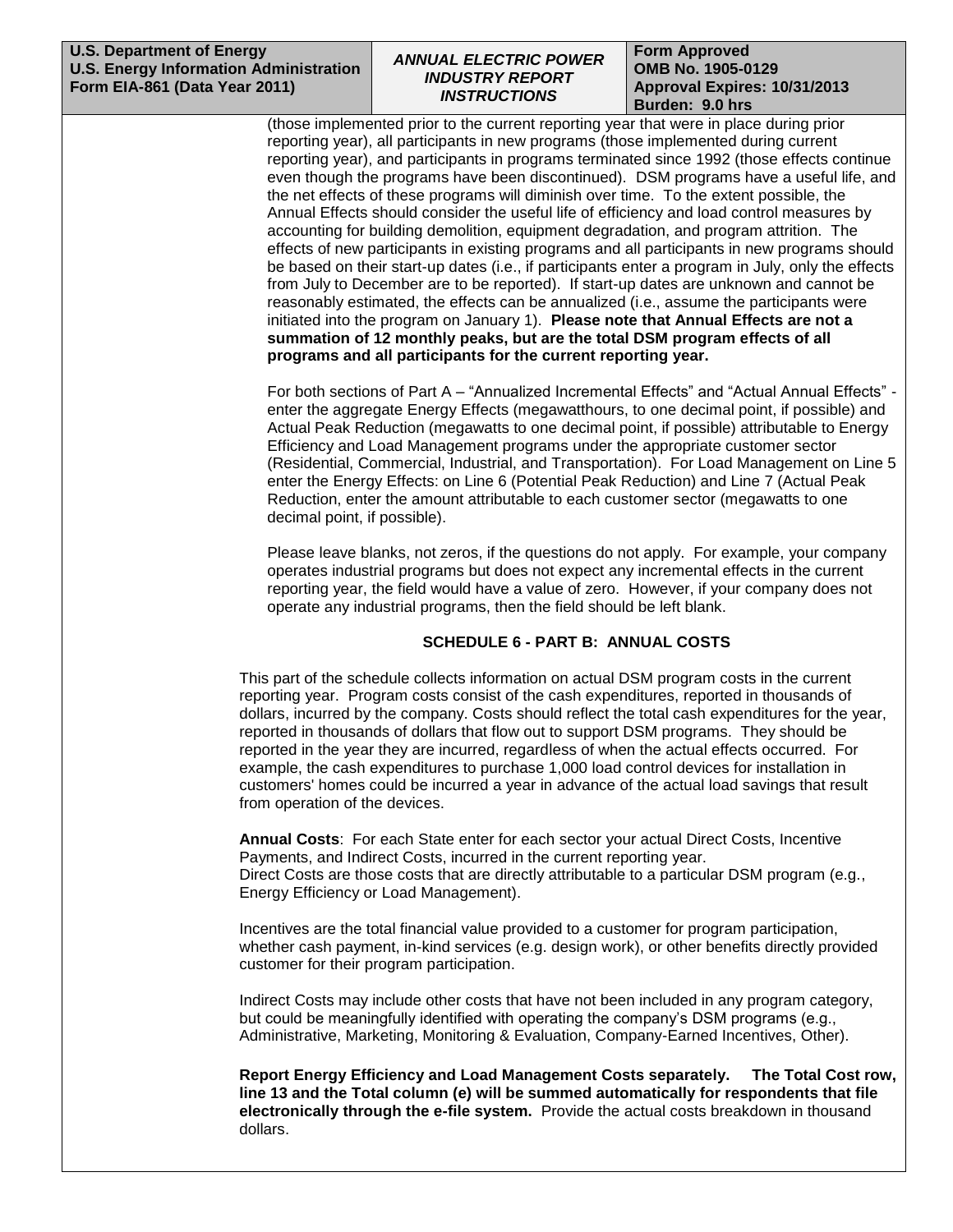## **SCHEDULE 6 - PART C: SUPPLEMENTAL INFORMATION**

- 1. Please indicate, by checking "Yes" or "No" on line 14, whether DSM program changes, tracking procedures, evaluations, or reporting methods have affected the data reported on this schedule (since 1992).
- 2. Please indicate, by checking "Yes" or "No" on line 15, whether your company currently operates any incentive-based demand response programs, i.e., direct load control, interruptible programs, demand bidding/buyback, emergency demand response, capacity market programs, and ancillary service market programs. If the answer is "Yes," enter the number of participating customers, by state and class, on line 16.
- 3. Please indicate, by checking "Yes" or "No" on line 17, whether your company currently operates any time-based rate programs, e.g., real-time pricing, critical peak pricing, variable peak pricing and time-of-use rates administered through a tariff. If the answer is "Yes," enter the number of participating customers, by state and class, on line 18.

# **SCHEDULE 6 - PART D: ADVANCED METERING**

## **This schedule should only include customers from Schedule 4 Part A or Part C.**

**Standard (Electric) Meters** are electromechanical or solid state meters measuring aggregated kWh where data are manually retrieved over monthly billing cycles for billing purposes only. Standard meters may also include functions to measure time-of-use and/or demand with data manually retrieved over monthly billing cycles.

**Automated Meter Reading (AMR)**: Meters that collect data for billing purposes only and transmit this data **one way**, usually from the customer to the distribution utility. Aggregated monthly kWh data captured on these meters may be retrieved by a variety of methods including drive-by vans with short-distance remote reading capabilities and communication over a fixed network such as a cellular network. Enter the state and report the total number of AMR meters by sector.

**Advanced Metering Infrastructure (AMI)**: Meters that measure and record usage data at a minimum, in hourly intervals, and provide usage data to both consumers and energy companies at least once daily. Data are used for billing and other purposes. Advanced meters include basic hourly interval meters and extend to real-time meters with built-in **twoway** communication capable of recording and transmitting instantaneous data.

Enter the state and report the total number of AMI meters by sector.

#### **For AMI meters that are only being used as AMR, report meters as AMR.**

**Energy Served Through AMI (MWh)** should be entered in megawatthours for customers served.

## **SCHEDULE 7: DISTRIBUTED AND DISPERSED GENERATION**

This schedule collects information from distribution companies on industrial and commercial generators of less than 1 megawatt (1000 kilowatts) installed at or near a customer's site, or other sites within the system. Provide all of the requested information for grid connected/synchronized distributed generators in column a, and for dispersed generators that are not grid connected/synchronized in column b. Also provide the data on all industrial and commercial dispersed generators in the Total column. Provide actual data if available, otherwise provide best estimates, and indicate the nature of the data by checking the appropriate box on the form.

**Schedule 7 is intended to collect information about generators on the systems that are NOT reported on Form EIA-860, "Annual Electric Generator Report."** Plants with capacity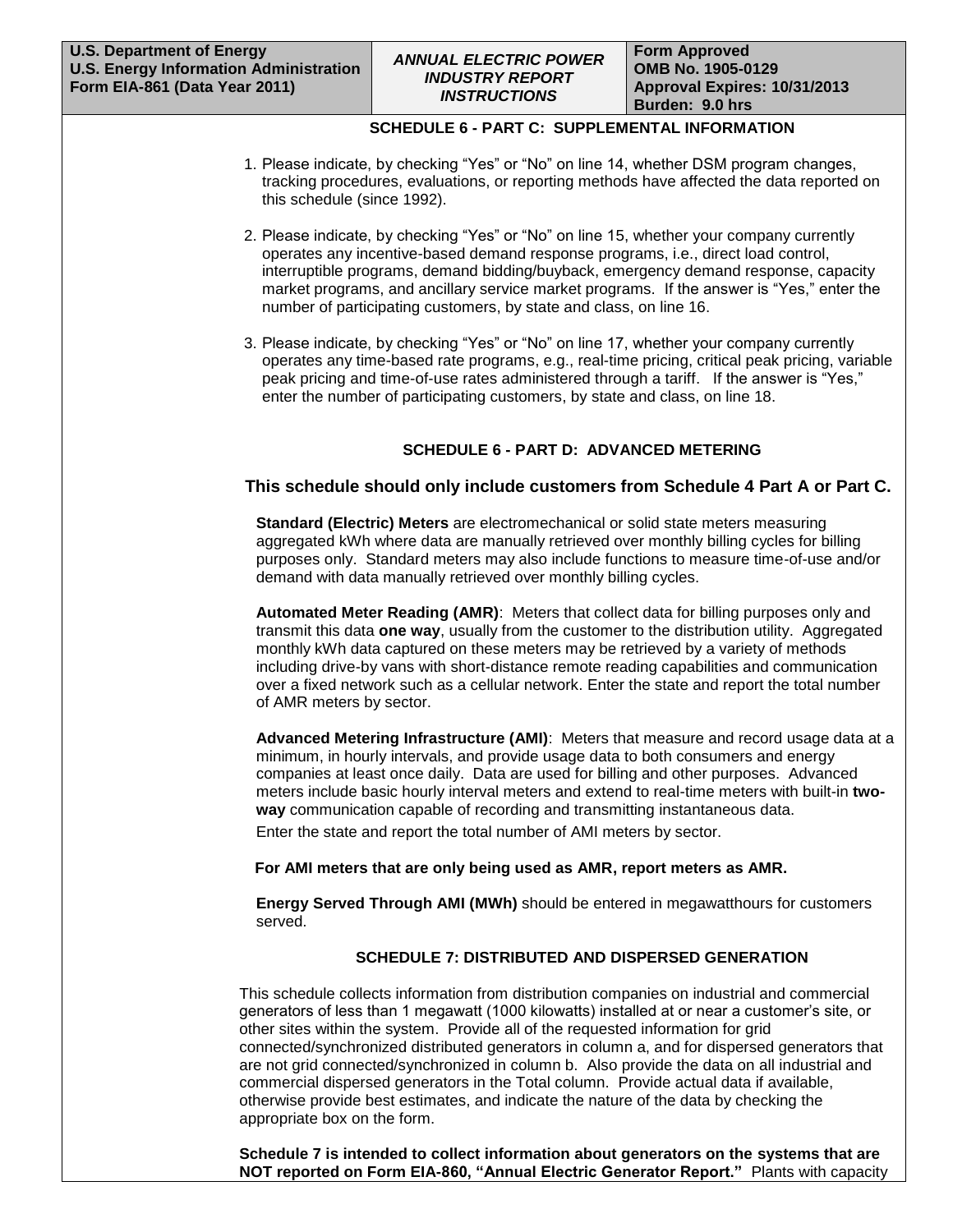| of 1 MW or greater which ARE grid-connected, meet the threshold criteria for reporting on the |
|-----------------------------------------------------------------------------------------------|
| 860 and as such, need not be reported on Schedule 7 of the EIA-861. Residential applications  |
| should not be reported.                                                                       |

## **SCHEDULE 7 - PART A: NUMBER AND CAPACITY**

- 1. For line 1, Number of generators, provide in column (a), the number of distributed generators in the area served by your distribution system **(less than 1 megawatt)**. In column (b), provide the number of dispersed generators. **(less than 1 megawatt)**. If you are unable to provide the breakout, please explain in Schedule 9 (Footnotes).
- 2. For line 2 "Total combined capacity" columns (a) and (b), provide the nameplate capacity (to the nearest tenth) for all generators with **less than 1 megawatt** that were reported on line 1.
- 3. For line 3, "Capacity that consists of backup-only units", provide the total nameplate capacity of generators in columns (a) and (b) that are used only for emergency backup service.
- 4. For Line 4 "Capacity Owned by Respondent" provide the total nameplate capacity in columns (a) and (b) for the units listed in line 2 that the respondent owns.
- 5. For Line 5 "Nature of data reported" provide actual data if available, otherwise provide best estimates, and indicate the nature of the data by checking the appropriate box on the form.

## **SCHEDULE 7 - PART B: CAPACITY BY GENERATING TYPE AND TECHNOLOGY**

For each of the technologies listed in columns (a) and (b), lines 1 through 8, provide the capacity. The total of lines 1 through 8 (line 9) should equal the total combined capacity in Line 2 of each column.

## **SCHEDULE 8: DISTRIBUTION SYSTEM INFORMATION**

Please verify the EIA provided names of the counties, parishes, etc. (dropdown menu), by State, where your utility-owned distribution system's electrical equipment are located. The information may have been reported by the respondent last year or the result of independent research by the EIA staff processing the Form EIA-861. If the information is incorrect, please provide the correct information in Schedule 9 (Footnotes).

## **SCHEDULE 9: Footnotes**

This schedule provides additional space for comments. For clarification purposes, identify schedule, part, line number and column (if applicable) for each comment.

**GLOSSARY** The glossary for this form is available online at the following URL: [http://www.eia.gov/glossary/index.html](http://www.eia.doe.gov/glossary/index.html)

**SANCTIONS** The timely submission of Form EIA-861 by those required to report is mandatory under Section 13(b) of the Federal Energy Administration Act of 1974 (FEAA) (Public Law 93-275), as amended. Failure to respond may result in a penalty of not more than \$2,750 per day for each civil violation, or a fine of not more than \$5,000 per day for each criminal violation. The government may bring a civil action to prohibit reporting violations, which may result in a temporary restraining order or a preliminary or permanent injunction without bond. In such civil action, the court may also issue mandatory injunctions commanding any person to comply with these reporting requirements. **Title 18 U.S.C. 1001 makes it a criminal offense for any person knowingly and willingly to make to any Agency or Department of the United States any false, fictitious, or fraudulent statements as to any matter within its jurisdiction.**